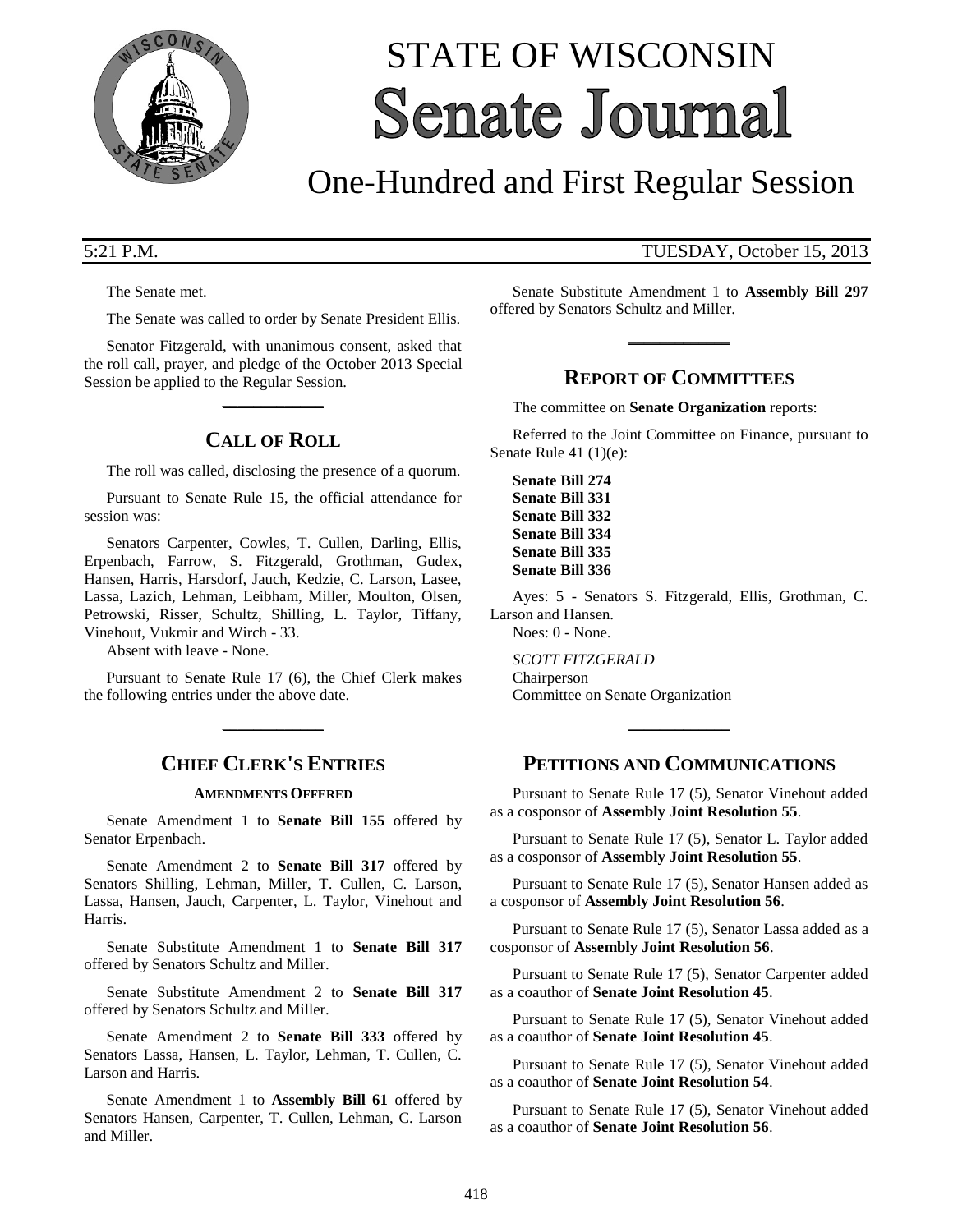Pursuant to Senate Rule 17 (5), Senator Carpenter added as a coauthor of **Senate Joint Resolution 56**.

Pursuant to Senate Rule 17 (5), Senator Taylor added as a co-sponsor of **Assembly Bill 201**.

Pursuant to Senate Rule 17 (5), Senator Taylor added as a co-sponsor of **Assembly Bill 350**.

Pursuant to Senate Rule 17 (5), Senator Harsdorf added as a co-author of **Senate Bill 132**.

Pursuant to Senate Rule 17 (5), Senator Carpenter added as a coauthor of **Senate Bill 333**.

**\_\_\_\_\_\_\_\_\_\_\_\_\_**

**LEGISLATIVE REFERENCE BUREAU CORRECTIONS**

#### **CORRECTIONS IN:**

#### **2013 SENATE BILL 344**

Prepared by the Legislative Reference Bureau (October 15, 2013)

**1.** Page 2, line 14: delete the comma.

**2.** Page 3, line 24: delete the comma.

#### **State of Wisconsin Office of the Senate President**

**\_\_\_\_\_\_\_\_\_\_\_\_\_**

October 15, 2013

The Honorable, the Senate:

Pursuant to Senate Rule  $46 (2)(c)$ , I am writing to inform you that I have directed the following proposal to be withdrawn from committee and rereferred. I have obtained the consent of the appropriate standing committee chairperson and the chairperson of the committee on Senate Organization.

**Senate Bill 280**, relating to: expenditure of \$217,499 from the general fund in payment of a claim against the state made by J & L Steel and Electrical Services., withdrawn from Joint Committee on **Finance** and rereferred to Committee on **Government Operations, Public Works, and Telecommunications**.

Sincerely, *MICHAEL G. ELLIS* Senate President

### **MESSAGES FROM THE ASSEMBLY**

**\_\_\_\_\_\_\_\_\_\_\_\_\_**

By Patrick E. Fuller, chief clerk.

Mr. President:

I am directed to inform you that the Assembly has adopted and asks concurrence in:

**Assembly Joint Resolution 54 Assembly Joint Resolution 58 Assembly Joint Resolution 59** Concurred in: **Senate Bill 110**

**Senate Bill 118 Senate Bill 119 Senate Bill 240 Senate Bill 247**

Amended and concurred in as amended:

**Senate Bill 178 (Assembly Amendment 1 adopted) \_\_\_\_\_\_\_\_\_\_\_\_\_**

# **MESSAGES FROM THE ASSEMBLY CONSIDERED**

#### **Assembly Joint Resolution 54**

Relating to: congratulating Steve Walters on being named Wisconsin Journalist of the Year.

By Representatives Richards, Barca, Berceau, Bernard Schaber, Bies, Brooks, Clark, Genrich, Goyke, Hebl, Hesselbein, Jorgensen, Kahl, Kaufert, Knodl, Kooyenga, Mason, Murphy, Nass, Ohnstad, A. Ott, Pasch, Pope, Ringhand, Sargent, Shankland, Sinicki, C. Taylor, Vos, Wright and Zepnick; cosponsored by Senators Risser, Cowles, T. Cullen, Darling, Hansen, Harris, Harsdorf, Jauch, Kedzie, C. Larson, Lazich, Lehman, Olsen, Shilling and L. Taylor.

Read and referred to committee on **Senate Organization.**

#### **Assembly Joint Resolution 58**

Relating to: declaring October 2013 Co-op Month.

By Representative Nerison; cosponsored by Senator Moulton.

Read and referred to committee on **Senate Organization.**

#### **Assembly Joint Resolution 59**

Relating to: Disability Awareness Month.

By Representatives Milroy, Barnes, Berceau, Bernard Schaber, Bewley, Bies, Billings, Danou, Doyle, Genrich, Hebl, Hulsey, Knudson, Mason, Murphy, Ohnstad, A. Ott, Petryk, Pridemore, Sargent, Shankland, Sinicki, Tittl, Wachs, Wright, Murtha, Kolste, Bernier, Schraa, Endsley and Zamarripa; cosponsored by Senators Jauch, Harsdorf, Lehman, Schultz, Vinehout, Wirch, Shilling, Risser and Moulton.

Read and referred to committee on **Senate Organization.**

**\_\_\_\_\_\_\_\_\_\_\_\_\_**

#### **ADVICE AND CONSENT OF THE SENATE**

Senator Fitzgerald, with unanimous consent, asked that all appointments be taken up en masse.

**BRUNNER, SCOTT** of Wauwatosa, as a Public Member 3 on the Real Estate Appraisers Board, to serve for the term ending May 1, 2016.

**DAMMANNA, MANJULA** of Milwaukee, as a member of the Professional Standards Council for Teachers, to serve for the term ending June 30, 2015.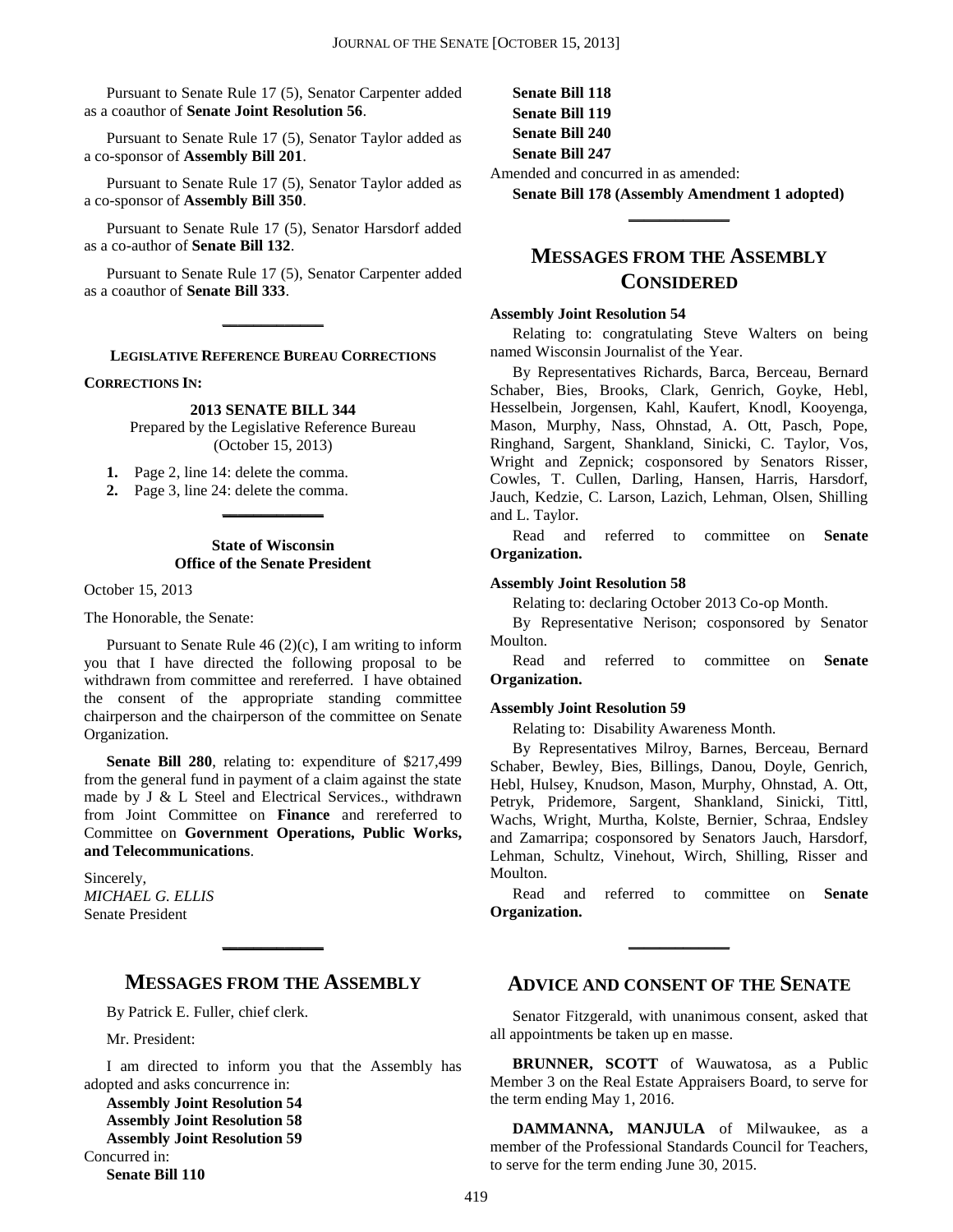**DOSEMAGEN, DR. DEBRA** of Milwaukee, as a member of the Professional Standards Council for Teachers, to serve for the term ending June 30, 2016.

**FALSTAD, DAVID** of Oconomowoc, as Commissioner 2 on the Labor and Industry Review Commission, to serve for the term ending March 1, 2015.

**HILL-BREUNIG, PEGGY** of Waunakee, as a member of the Professional Standards Council for Teachers, to serve for the term ending June 30, 2015.

**HUGHES, WENDY** of Monona, as a member of the Professional Standards Council for Teachers, to serve for the term ending June 30, 2016.

**NICKEL, JENNIFER** of Eagle River, as a member of the Professional Standards Council for Teachers, to serve for the term ending June 30, 2015.

**SHIER, VICTOR** of Kewaskum, as a non WRS Participant/beneficiary on the Employee Trust Funds Board, to serve for the term ending May 1, 2017.

**WALSH, MOLLY** of Madison, as a member of the Professional Standards Council for Teachers, to serve for the term ending June 30, 2015.

The question was: Confirmation en masse?

The ayes and noes were required and the vote was: ayes, 33; noes, 0; absent or not voting, 0; as follows:

Ayes - Senators Carpenter, Cowles, T. Cullen, Darling, Ellis, Erpenbach, Farrow, S. Fitzgerald, Grothman, Gudex, Hansen, Harris, Harsdorf, Jauch, Kedzie, C. Larson, Lasee, Lassa, Lazich, Lehman, Leibham, Miller, Moulton, Olsen, Petrowski, Risser, Schultz, Shilling, L. Taylor, Tiffany, Vinehout, Vukmir and Wirch - 33.

Noes - None.

Absent or not voting - None.

Confirmed.

# **MESSAGES FROM THE ASSEMBLY**

**\_\_\_\_\_\_\_\_\_\_\_\_\_**

#### **Senate Bill 179**

Relating to: miscellaneous provisions related to rental and vehicle towing practices and eviction proceedings, prohibitions on enacting ordinances that place certain limitations or requirements on landlords, providing an exemption from emergency rule procedures, granting rulemaking authority.

The question was: Concurrence of Assembly Amendment 1 to **Senate Bill 179**?

Senator Ellis, with unanimous consent, asked that **Senate Bill 179** be placed at the foot of the 10<sup>th</sup> order of business on today's calendar.

**\_\_\_\_\_\_\_\_\_\_\_\_\_**

# **CONSIDERATION OF MOTIONS, RESOLUTIONS, AND JOINT RESOLUTIONS NOT REQUIRING A THIRD READING**

#### **Senate Joint Resolution 45**

Relating to: designating the Honor and Remember Flag as Wisconsin's emblem of service and sacrifice by those in the United States Armed Forces who have given their lives in the line of duty.

The question was: Adoption of **Senate Joint Resolution 45**?

Adopted.

Senator Hansen, with unanimous consent, asked that all members of the Senate be added as coauthors of **Senate Joint Resolution 45**.

#### **Senate Joint Resolution 54**

Relating to: proclaiming November 2013 as Pancreatic Cancer Awareness Month.

The question was: Adoption of **Senate Joint Resolution 54**?

Adopted.

#### **Senate Joint Resolution 56**

Relating to: proclaiming the month of October as Breast Cancer Awareness Month.

The question was: Adoption of **Senate Joint Resolution 56**?

Adopted.

#### **Assembly Joint Resolution 55**

Relating to: Pregnancy and Infant Loss Awareness Month.

The question was: Concurrence of **Assembly Joint Resolution 55**?

Concurred in.

#### **Assembly Joint Resolution 56**

Relating to: recognizing October 6 as German-American Day.

The question was: Concurrence of **Assembly Joint Resolution 56**?

Concurred in.

Senator Fitzgerald, with unanimous consent, asked that **Assembly Joint Resolution 58** be withdrawn from the committee on **Senate Organization** and taken up at this time.

#### **Assembly Joint Resolution 58**

Relating to: declaring October 2013 Co-op Month.

The question was: Concurrence of **Assembly Joint Resolution 58**?

Concurred in.

Senator Fitzgerald, with unanimous consent, asked that **Assembly Joint Resolution 59** be withdrawn from the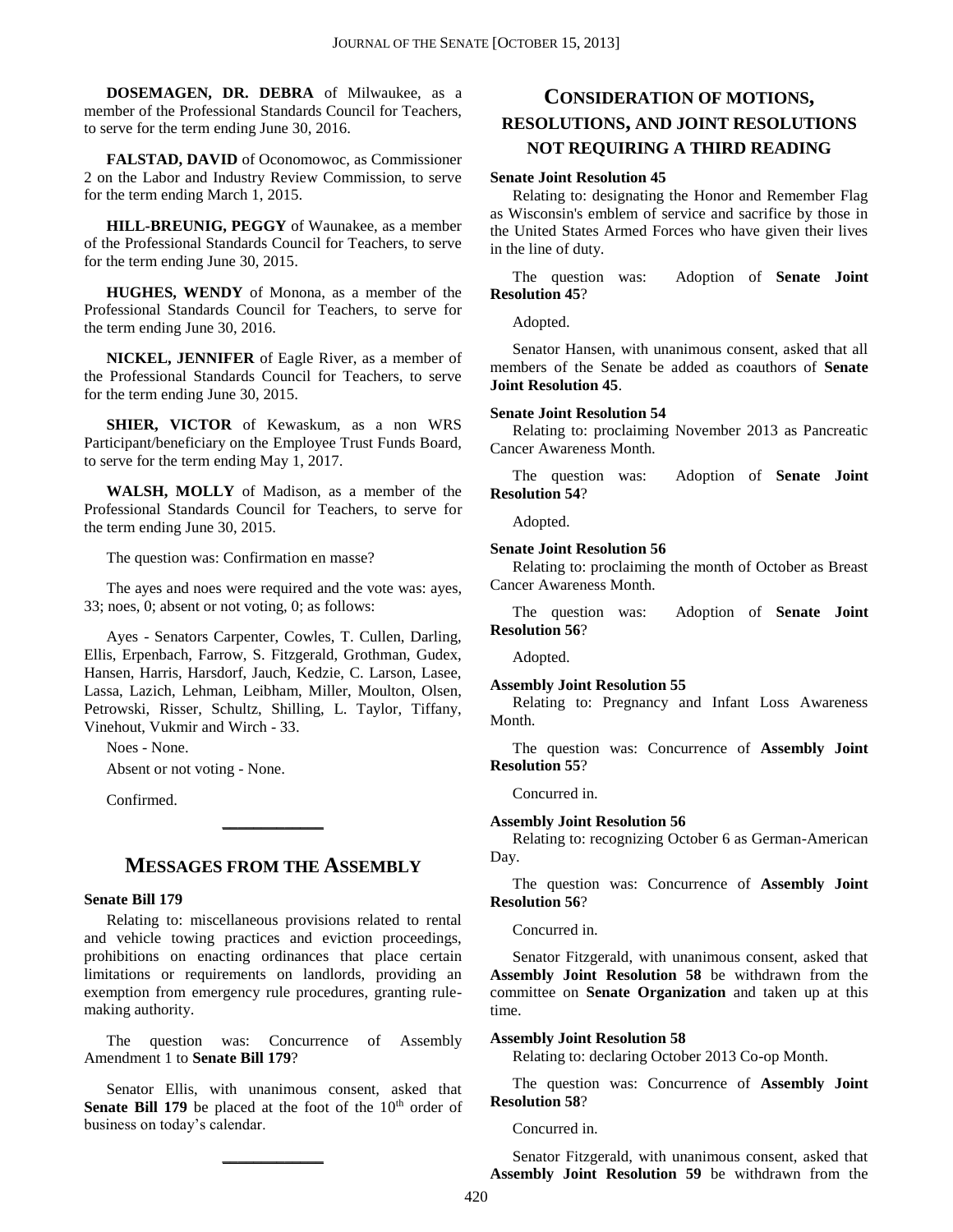committee on **Senate Organization** and taken up at this time.

#### **Assembly Joint Resolution 59**

Relating to: Disability Awareness Month.

The question was: Concurrence of **Assembly Joint Resolution 59**?

Concurred in.

Senator Fitzgerald, with unanimous consent, asked that **Assembly Joint Resolution 54** be withdrawn from the committee on **Senate Organization** and taken up at this time.

#### **Assembly Joint Resolution 54**

Relating to: congratulating Steve Walters on being named Wisconsin Journalist of the Year.

Read.

Senator Vinehout, with unanimous consent, asked that all members of the Senate be added as cosponsors of **Assembly Joint Resolution 54**.

The question was: Concurrence of **Assembly Joint Resolution 54**?

#### Concurred in.

Senator Fitzgerald, with unanimous consent, asked that all action be immediately messaged to the Assembly:

#### **Assembly Joint Resolution 54**

**Assembly Joint Resolution 55 Assembly Joint Resolution 56 Assembly Joint Resolution 58 Assembly Joint Resolution 59 Senate Joint Resolution 45 Senate Joint Resolution 54 Senate Joint Resolution 56** Messaged.

#### **Senate Bill 179**

Relating to: miscellaneous provisions related to rental and vehicle towing practices and eviction proceedings, prohibitions on enacting ordinances that place certain limitations or requirements on landlords, providing an exemption from emergency rule procedures, granting rulemaking authority.

Senator Ellis, with unanimous consent, asked that **Senate Bill 179** be placed at the foot of the 11<sup>th</sup> order of business on today's calendar.

**\_\_\_\_\_\_\_\_\_\_\_\_\_**

# **SECOND READING AND AMENDMENTS OF SENATE JOINT RESOLUTIONS AND SENATE BILLS**

**Senate Bill 152**

Relating to: exemption from regulation for certain annuities and providing a penalty.

Read a second time.

# **\_\_\_\_\_\_\_\_\_\_\_\_\_ IN THE CHAIR**

Pursuant to Senate Rule 2 (1), Senator Kedzie in the chair.

The question was: Adoption of Senate Substitute Amendment 1 to **Senate Bill 152**?

Adopted.

Ordered to a third reading.

Senator Fitzgerald, with unanimous consent, asked that the bill be considered for final action at this time.

#### **Senate Bill 152**

Read a third time and passed.

#### **Senate Bill 155**

Relating to: the prohibition on telephone solicitations to residential customers, granting rule-making authority, and making an appropriation.

Read a second time.

Senator Tiffany moved that Senate Amendment 1 to **Senate Bill 155** be laid on the table.

The question was: Shall Senate Amendment 1 to **Senate Bill 155** be laid on the table?

The ayes and noes were demanded and the vote was: ayes, 18; noes, 15; absent or not voting, 0; as follows:

Ayes - Senators Cowles, Darling, Ellis, Farrow, S. Fitzgerald, Grothman, Gudex, Harsdorf, Kedzie, Lasee, Lazich, Leibham, Moulton, Olsen, Petrowski, Schultz, Tiffany and Vukmir - 18.

Noes - Senators Carpenter, T. Cullen, Erpenbach, Hansen, Harris, Jauch, C. Larson, Lassa, Lehman, Miller, Risser, Shilling, L. Taylor, Vinehout and Wirch - 15.

Absent or not voting - None.

Tabled.

Ordered to a third reading.

Senator Fitzgerald, with unanimous consent, asked that the bill be considered for final action at this time.

#### **Senate Bill 155**

Read a third time.

The question was: Passage of **Senate Bill 155**?

The ayes and noes were required and the vote was: ayes, 33; noes, 0; absent or not voting, 0; as follows:

Ayes - Senators Carpenter, Cowles, T. Cullen, Darling, Ellis, Erpenbach, Farrow, S. Fitzgerald, Grothman, Gudex, Hansen, Harris, Harsdorf, Jauch, Kedzie, C. Larson, Lasee, Lassa, Lazich, Lehman, Leibham, Miller, Moulton, Olsen, Petrowski, Risser, Schultz, Shilling, L. Taylor, Tiffany, Vinehout, Vukmir and Wirch - 33.

Noes - None.

Absent or not voting - None.

Passed.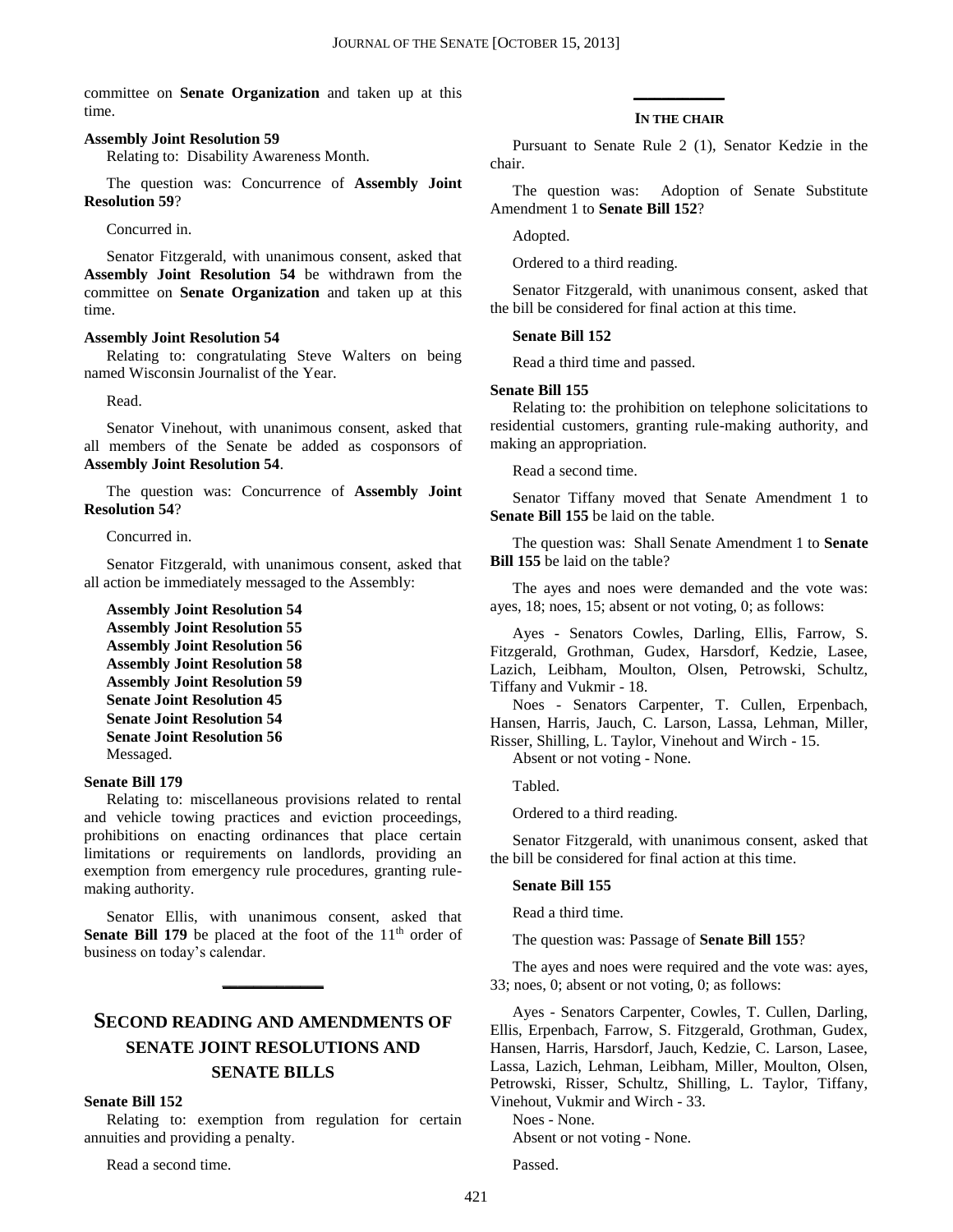#### **Senate Bill 250**

Relating to: temporary alcohol beverage retail licenses issued to fair associations.

Read a second time.

Ordered to a third reading.

Senator Fitzgerald, with unanimous consent, asked that the bill be considered for final action at this time.

#### **Senate Bill 250**

Read a third time and passed.

#### **Senate Bill 275**

Relating to: the role of the clerk of a circuit court in filing the oath and bond of a municipal judge; signatures on citations or complaints alleging a violation of a municipal ordinance; the fee for a transcript of an electronic recording of municipal court proceedings; and the authority of a municipal court judge to order a default judgment against a defendant who fails to appear at trial.

Read a second time.

Ordered to a third reading.

Senator Fitzgerald, with unanimous consent, asked that the bill be considered for final action at this time.

#### **Senate Bill 275**

Read a third time and passed.

Senator Fitzgerald, with unanimous consent, asked that **Senate Bill 310** be withdrawn and taken up at this time.

#### **Senate Bill 310**

Relating to: the definitions of an all-terrain vehicle and a utility terrain vehicle, restrictions on operating an all-terrain vehicle or a utility terrain vehicle on a roadway, and seating requirements for utility terrain vehicles.

Read a second time.

The question was: Adoption of Senate Amendment 1 to **Senate Bill 310**?

#### Adopted.

Ordered to a third reading.

Senator Fitzgerald, with unanimous consent, asked that the bill be considered for final action at this time.

#### **Senate Bill 310**

Read a third time and passed.

Senator Fitzgerald, with unanimous consent, asked that all action be immediately messaged to the Assembly:

**Senate Bill 152 Senate Bill 155 Senate Bill 250 Senate Bill 275 Senate Bill 310**

Messaged.

#### **Senate Bill 284**

Relating to: allowing pupils in grades 7 and 8 to earn high school credit.

Read a second time.

Ordered to a third reading.

Senator Fitzgerald, with unanimous consent, asked that the bill be considered for final action at this time.

#### **Senate Bill 284**

Read a third time and passed.

#### **Senate Bill 294**

Relating to: access to presentence investigation report by an assistant attorney general.

Read a second time.

The question was: Adoption of Senate Amendment 1 to **Senate Bill 294**?

Adopted.

Ordered to a third reading.

Senator Fitzgerald, with unanimous consent, asked that the bill be considered for final action at this time.

#### **Senate Bill 294**

Read a third time and passed.

#### **Senate Bill 295**

Relating to: conveyance of information from a firearms dealer to the Department of Justice to request a firearms restrictions record search before transferring a handgun.

Read a second time.

Ordered to a third reading.

Senator Fitzgerald, with unanimous consent, asked that the bill be considered for final action at this time.

#### **Senate Bill 295**

Read a third time and passed.

#### **Senate Bill 296**

Relating to: transaction information for management of enforcement system.

Read a second time.

Ordered to a third reading.

Senator Fitzgerald, with unanimous consent, asked that the bill be considered for final action at this time.

#### **Senate Bill 296**

Read a third time and passed.

#### **Senate Bill 315**

Relating to: exceptions to the prohibition of release of customer information by a municipal utility.

Read a second time.

The question was: Adoption of Senate Substitute Amendment 1 to **Senate Bill 315**?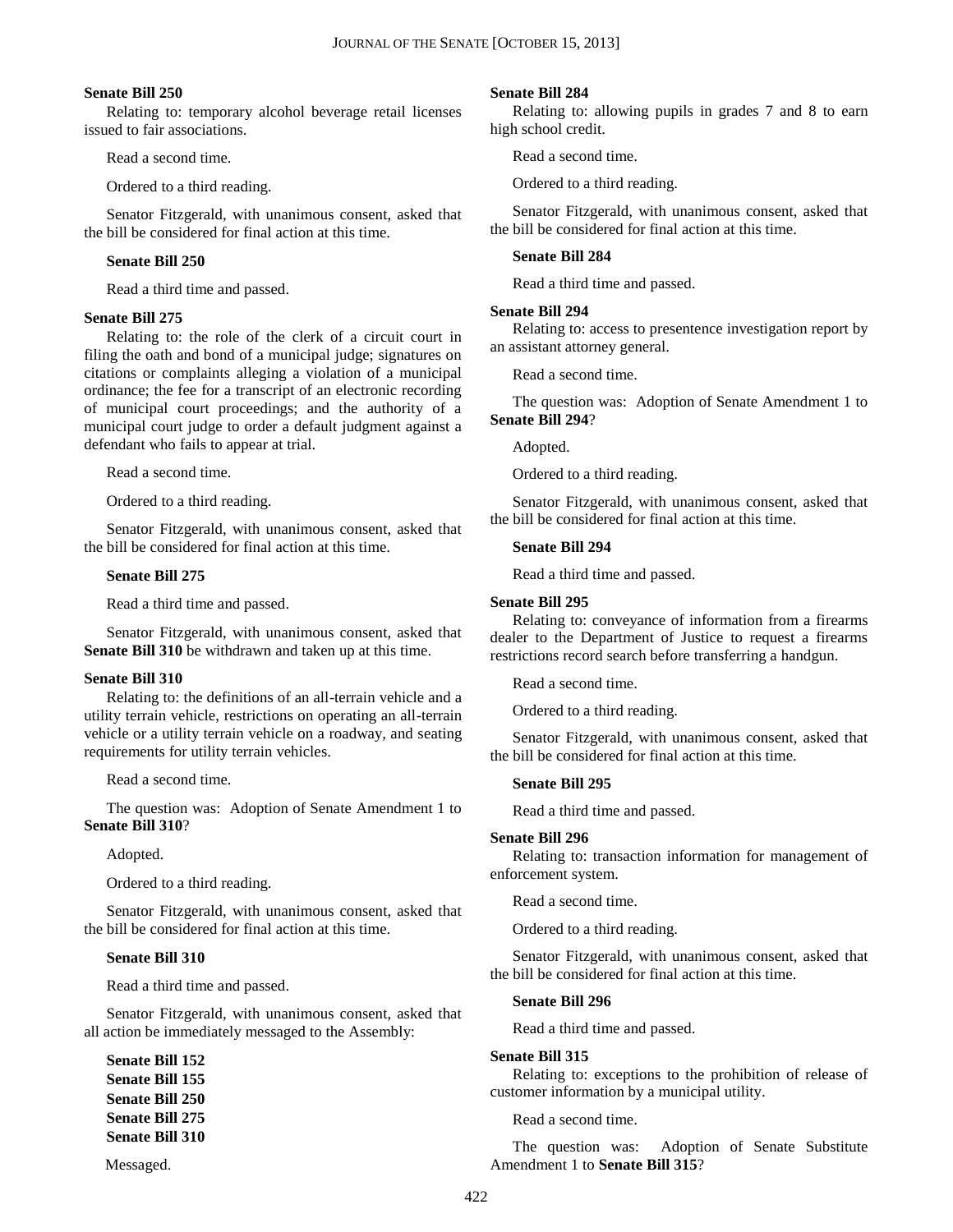Adopted.

Ordered to a third reading.

Senator Fitzgerald, with unanimous consent, asked that the bill be considered for final action at this time.

#### **Senate Bill 315**

Read a third time and passed.

#### **Senate Bill 317**

Relating to: race-based nicknames, logos, mascots, and team names and making an appropriation.

Read a second time.

Senator Fitzgerald, with unanimous consent, asked that **Senate Bill 317** be placed at the foot of the 11<sup>th</sup> order of business on today's calendar.

#### **Senate Bill 333**

Relating to: a Transitional Jobs program.

Read a second time.

Senator Darling moved that Senate Amendment 2 to **Senate Bill 333** be laid on the table.

The question was: Shall Senate Amendment 2 to **Senate Bill 333** be laid on the table?

The ayes and noes were demanded and the vote was: ayes, 18; noes, 15; absent or not voting, 0; as follows:

Ayes - Senators Cowles, Darling, Ellis, Farrow, S. Fitzgerald, Grothman, Gudex, Harsdorf, Kedzie, Lasee, Lazich, Leibham, Moulton, Olsen, Petrowski, Schultz, Tiffany and Vukmir - 18.

Noes - Senators Carpenter, T. Cullen, Erpenbach, Hansen, Harris, Jauch, C. Larson, Lassa, Lehman, Miller, Risser, Shilling, L. Taylor, Vinehout and Wirch - 15.

Absent or not voting - None.

Tabled.

Ordered to a third reading.

Senator Fitzgerald, with unanimous consent, asked that the bill be considered for final action at this time.

#### **Senate Bill 333**

Read a third time and passed.

#### **Senate Bill 337**

Relating to: examination requirements for various professional credentials and powers of the Board of Nursing.

Read a second time.

Ordered to a third reading.

Senator Fitzgerald, with unanimous consent, asked that the bill be considered for final action at this time.

#### **Senate Bill 337**

Read a third time and passed.

Senator Fitzgerald, with unanimous consent, asked that **Senate Bill 178** be withdrawn from the committee on **Senate Organization** and taken up at this time.

#### **Senate Bill 178**

Relating to: hunting, fishing, and trapping approvals issued to recipients of the purple heart medal.

The question was: Concurrence of Assembly Amendment 1 to **Senate Bill 178**?

Concurred in.

#### **Senate Bill 179**

Relating to: miscellaneous provisions related to rental and vehicle towing practices and eviction proceedings, prohibitions on enacting ordinances that place certain limitations or requirements on landlords, providing an exemption from emergency rule procedures, granting rulemaking authority.

Senator Vinehout moved nonconcurrence in Assembly Amendment 1 to **Senate Bill 179**.

The question was: Nonconcurrence of Assembly Amendment 1 to **Senate Bill 179**?

The ayes and noes were demanded and the vote was: ayes, 15; noes, 18; absent or not voting, 0; as follows:

Ayes - Senators Carpenter, T. Cullen, Erpenbach, Hansen, Harris, Jauch, C. Larson, Lassa, Lehman, Miller, Risser, Shilling, L. Taylor, Vinehout and Wirch - 15.

Noes - Senators Cowles, Darling, Ellis, Farrow, S. Fitzgerald, Grothman, Gudex, Harsdorf, Kedzie, Lasee, Lazich, Leibham, Moulton, Olsen, Petrowski, Schultz, Tiffany and Vukmir - 18.

Absent or not voting - None.

Nonconcurrence Refused.

The question was: Concurrence of Assembly Amendment 1 to **Senate Bill 179**?

Concurred in.

Senator Fitzgerald, with unanimous consent, asked that all action be immediately messaged to the Assembly:

**Senate Bill 284 Senate Bill 294 Senate Bill 295 Senate Bill 296 Senate Bill 315 Senate Bill 333 Senate Bill 337**

Messaged.

**Senate Bill 178 Senate Bill 179**

Action Messaged.

#### **Senate Bill 317**

Relating to: race-based nicknames, logos, mascots, and team names and making an appropriation.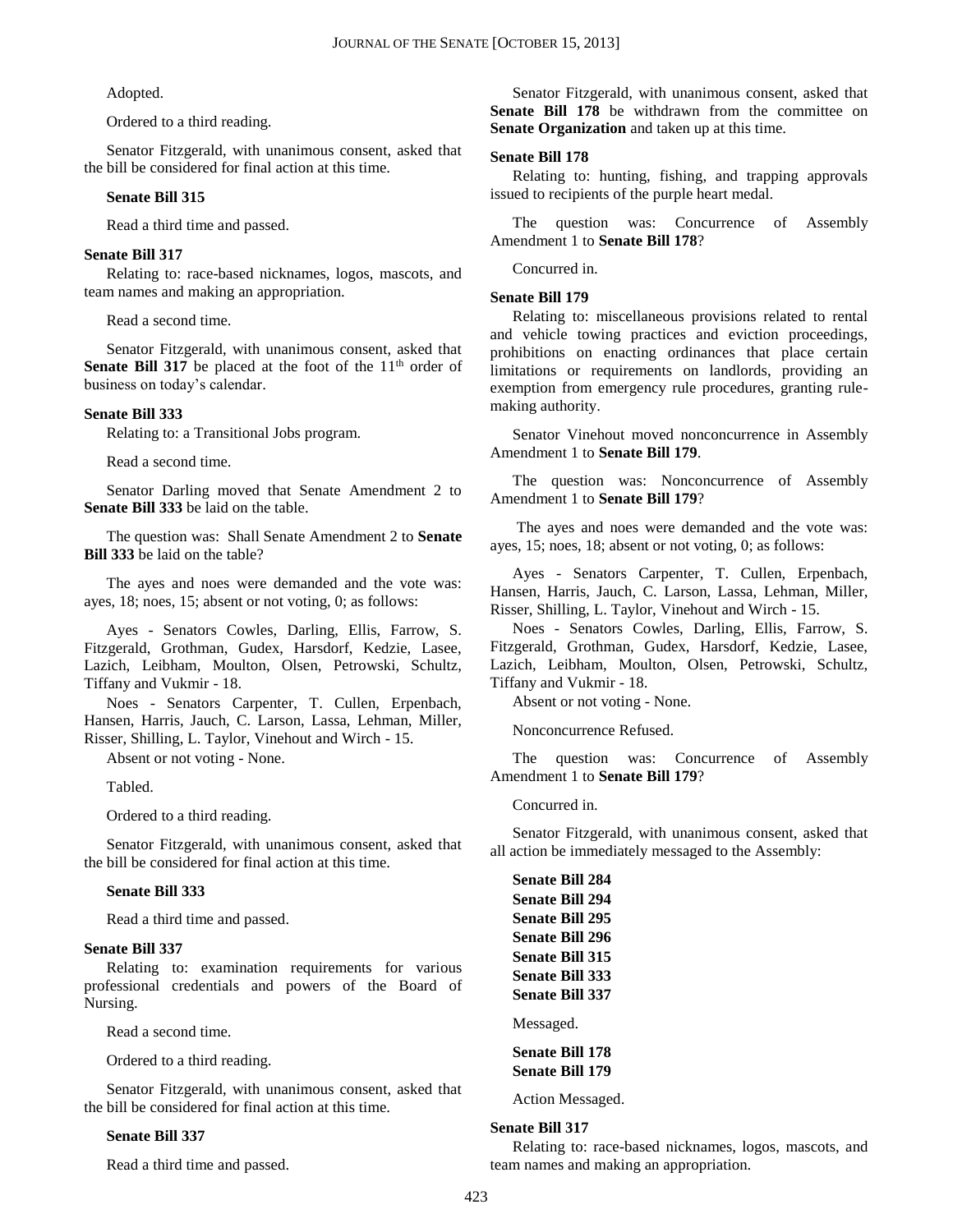Senator Fitzgerald, with unanimous consent, asked that **Senate Bill 317** be placed at the foot of the 12<sup>th</sup> order of business on today's calendar.

**\_\_\_\_\_\_\_\_\_\_\_\_\_**

# **SECOND READING AND AMENDMENTS OF ASSEMBLY JOINT RESOLUTIONS AND ASSEMBLY BILLS**

#### **Assembly Bill 61**

Relating to: alcohol beverages violations involving underage persons on licensed premises.

Read a second time.

Senator Gudex moved that Senate Amendment 1 to **Assembly Bill 61** be laid on the table.

The question was: Shall Senate Amendment 1 to **Assembly Bill 61** be laid on the table?

The ayes and noes were demanded and the vote was: ayes, 18; noes, 15; absent or not voting, 0; as follows:

Ayes - Senators Cowles, Darling, Ellis, Farrow, S. Fitzgerald, Grothman, Gudex, Harsdorf, Kedzie, Lasee, Lazich, Leibham, Moulton, Olsen, Petrowski, Schultz, Tiffany and Vukmir - 18.

Noes - Senators Carpenter, T. Cullen, Erpenbach, Hansen, Harris, Jauch, C. Larson, Lassa, Lehman, Miller, Risser, Shilling, L. Taylor, Vinehout and Wirch - 15.

Absent or not voting - None.

Tabled.

Ordered to a third reading.

Senator Fitzgerald, with unanimous consent, asked that the bill be considered for final action at this time.

#### **Assembly Bill 61**

Read a third time and concurred in.

#### **Assembly Bill 139**

Relating to: the duty of physicians to inform patients of treatment options.

Read a second time.

The question was: Adoption of Senate Amendment 1 to **Assembly Bill 139**?

Adopted.

Ordered to a third reading.

Senator Fitzgerald, with unanimous consent, asked that the bill be considered for final action at this time.

#### **Assembly Bill 139**

Read a third time and concurred in.

#### **Assembly Bill 201**

Relating to: giving certain veterans priority in registering for courses at the University of Wisconsin System.

Read a second time.

Ordered to a third reading.

Senator Fitzgerald, with unanimous consent, asked that the bill be considered for final action at this time.

#### **Assembly Bill 201**

Read a third time and concurred in.

#### **Assembly Bill 280**

Relating to: warning lights on police vehicles.

Read a second time.

Ordered to a third reading.

Senator Fitzgerald, with unanimous consent, asked that the bill be considered for final action at this time.

#### **Assembly Bill 280**

Read a third time and concurred in.

#### **Assembly Bill 281**

Relating to: warning lights on school buses.

Read a second time.

Ordered to a third reading.

Senator Fitzgerald, with unanimous consent, asked that the bill be considered for final action at this time.

#### **Assembly Bill 281**

Read a third time and concurred in.

#### **Assembly Bill 282**

Relating to: the length of vehicles that may be operated on the highway without an overlength permit.

Read a second time.

Ordered to a third reading.

Senator Fitzgerald, with unanimous consent, asked that the bill be considered for final action at this time.

#### **Assembly Bill 282**

Read a third time and concurred in.

#### **Assembly Bill 350**

Relating to: exemptions from securities registration requirements.

Read a second time.

Ordered to a third reading.

Senator Fitzgerald, with unanimous consent, asked that the bill be considered for final action at this time.

#### **Assembly Bill 350**

Read a third time.

The question was: Concurrence of **Assembly Bill 350**?

The ayes and noes were required and the vote was: ayes, 33; noes, 0; absent or not voting, 0; as follows:

Ayes - Senators Carpenter, Cowles, T. Cullen, Darling, Ellis, Erpenbach, Farrow, S. Fitzgerald, Grothman, Gudex, Hansen, Harris, Harsdorf, Jauch, Kedzie, C. Larson, Lasee,